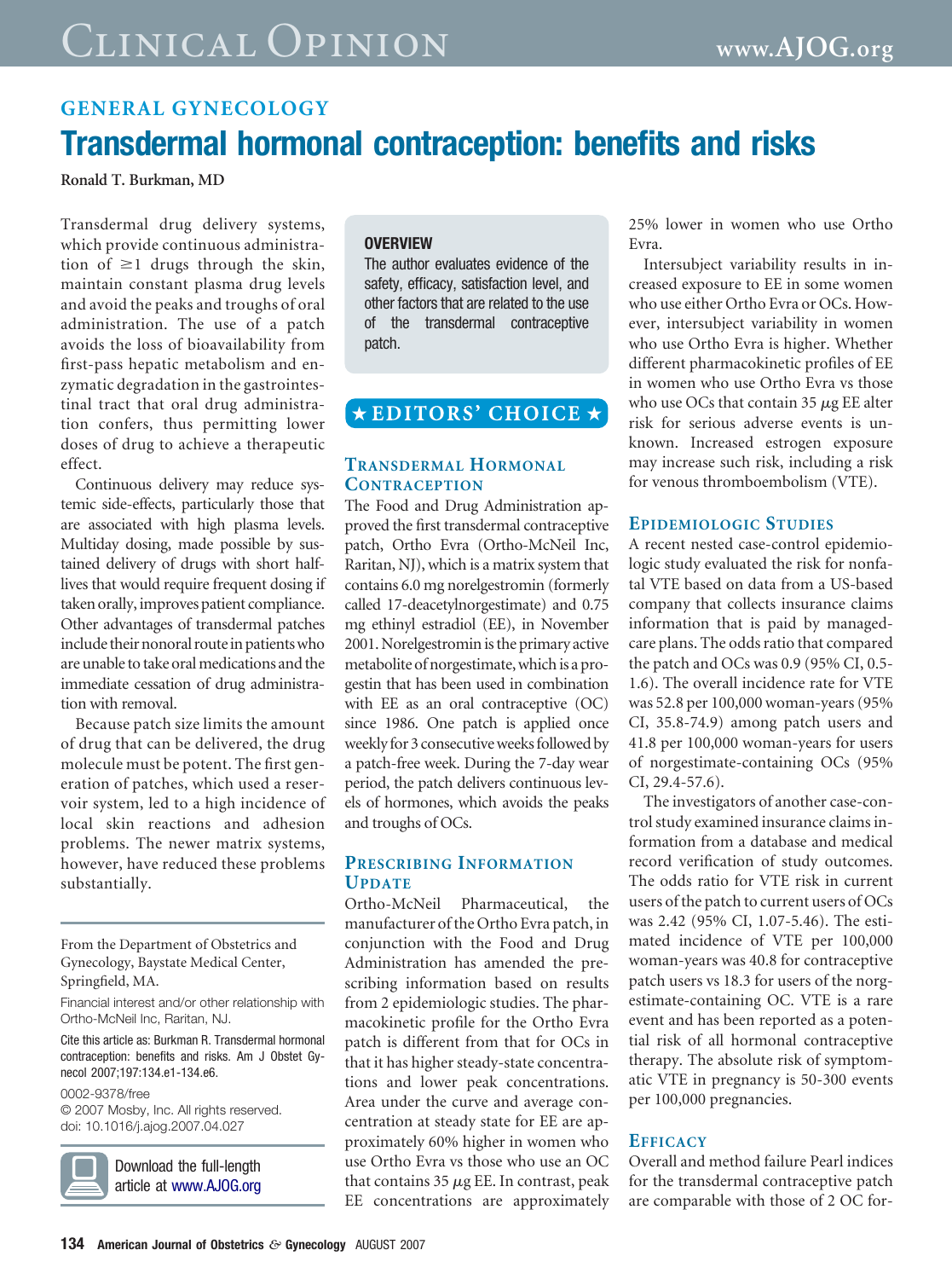#### **TABLE**

**Most common adverse events in the comparative study of the patch vs an OC**

|                                   | Overall incidence (%) |                |                |
|-----------------------------------|-----------------------|----------------|----------------|
| Adverse event                     | Patch (n = 812)       | $OC (n = 605)$ | <i>P</i> value |
| Headache                          | 21 Q                  |                |                |
| Nausea                            | 20 A                  | 18.3           |                |
| Application site reaction         | 'በ 2                  |                |                |
| Breast symptoms*                  | 18 8                  |                |                |
| Upper respiratory tract infection | - 13.3                | 17 Q           |                |
| Dysmenorrhea                      | 13 3                  |                |                |
| dominal pain                      |                       |                |                |

.............................................................................................................................................................................................................................................. Adapted from Sibai BM, Odlind V, Meador ML, Shangold GA, Fisher AC, Creasy GW. A comparative and pooled analysis of the safety and tolerability of the contraceptive patch (Ortho Evra/Evra). Fertil Steril 2002;77(suppl 2):S19-26. With permission from the American Society for Reproductive Medicine.

\* Include breast discomfort, engorgement, and pain.

mulations. However, a post hoc analysis of pooled data across 3 pivotal phase III clinical trials showed that the transdermal contraceptive patch may be less effective in women with a body weight of  $\geq$ 198 lb (90 kg) than in women with lower body weights.

# **CYCLE CONTROL**

In pooled-cycle control data, the contraceptive patch demonstrated a low incidence of breakthrough bleeding with or without breakthrough spotting. In comparative trials, no statistically significant difference was noted between the contraceptive patch and OC groups in the incidence of breakthrough bleeding during any cycle.

# **SAFETY AND TOLERABILITY**

With the exception of application site reactions, which are unique to patch wear, the patch is well-tolerated and has a profile of adverse events similar to that of OCs (Table). The most frequent adverse events are headache and nausea. Breast symptoms that included discomfort, engorgement, and pain occurred in significantly more patch users than in OC users during cycles 1 and 2 ( $P < .001$ ) and, with continued patch use, decreased to zero during cycle 13. The incidence of dysmenorrhea was significantly greater in patch users than in OC users (13.3% vs 9.6%, respectively;  $P = .04$ ). Applica-

tion site reactions led to discontinuation of use in 2.6% of the women studied.

# **ADHESION**

In clinical trials, only 1.8% of patches were replaced because they fell off; 2.9% of patches were replaced because of partial detachment. Among participants who were enrolled at centers in warm humid climates, the rates of complete or partial detachment were 1.7% and 2.6%, respectively.

# **COMPLIANCE**

Women of all ages in the clinical trials were able to use the patch more consistently and correctly than OCs. In the trial that compared the use of the patch with that of levonorgestrel  $50/75/125 \mu$ g plus E  $30/40/30$  µg for up to 13 cycles, the percentage of total cycles with reported perfect use was significantly greater for patch users than for OC users (88.7% vs 79.2%, respectively;  $P < .001$ ). Among women 20 years old, the percentage of cycles with perfect use was 67.7% for OC users vs 87.8% for patch users.

# **EXTENDED USE**

Investigators compared the bleeding profiles and degree of satisfaction in women wearing the patch continuously vs those maintaining the conventional 21 days of active therapy with 1 patchfree week. Healthy, regularly menstruat-

ing women  $(n = 239)$  were assigned randomly (2:1 ratio) to receive the transdermal patch in an extended regimen (weekly application for 12 consecutive weeks, 1 patch-free week, and 3 more consecutive weekly applications;  $n =$ 158) or the cyclic regimen (4 consecutive cycles of 3 weekly applications and 1  $patch-free week; n = 81$ ).

Extended vs cyclic use of the transdermal contraceptive patch resulted in fewer median bleeding days (6 vs 14, respectively;  $P < .001$ ), bleeding episodes (1 vs 3, respectively;  $P < .001$ ), and bleeding or spotting episodes (2 vs 3, respectively;  $P < .001$ ) during days 1-84. Median numbers of bleeding or spotting days were similar between regimens (14 vs 16, respectively;  $P = .407$ ) during the same period. Extended use delayed median time to first bleeding to 54 days vs 25 days with cyclic use  $(P < .001)$ .

# **PATIENT SATISFACTION**

Women who used the transdermal contraceptive patch gave higher ratings than OC users to emotional and physical wellbeing and improvements in premenstrual symptoms. In a large, randomized, open-label comparative trial that was conducted in Europe and South Africa, women who used the transdermal patch for either 6 or 13 cycles rated emotional well-being either somewhat or much better at the last cycle than the women who used an OC that contained 150  $\mu$ g desogestrel and 20  $\mu$ g EE (30.7% vs  $24.1\%$ ;  $P < .01$ ).

# **COMMENT**

The transdermal contraceptive patch has been used by > 5 million women. Recent epidemiologic studies (1 study showed increased risk for VTE with the patch vs OC use, and the other study showed no increased risk) and a subsequent label update have provided additional information regarding the risk for serious adverse events with Ortho Evra vs OCs. Women who have cancer or who are predisposed to blood clots, heart attack, or stroke are not candidates for the contraceptive patch. Possible increased risk for such events should be discussed with patients who consider trying the patch.